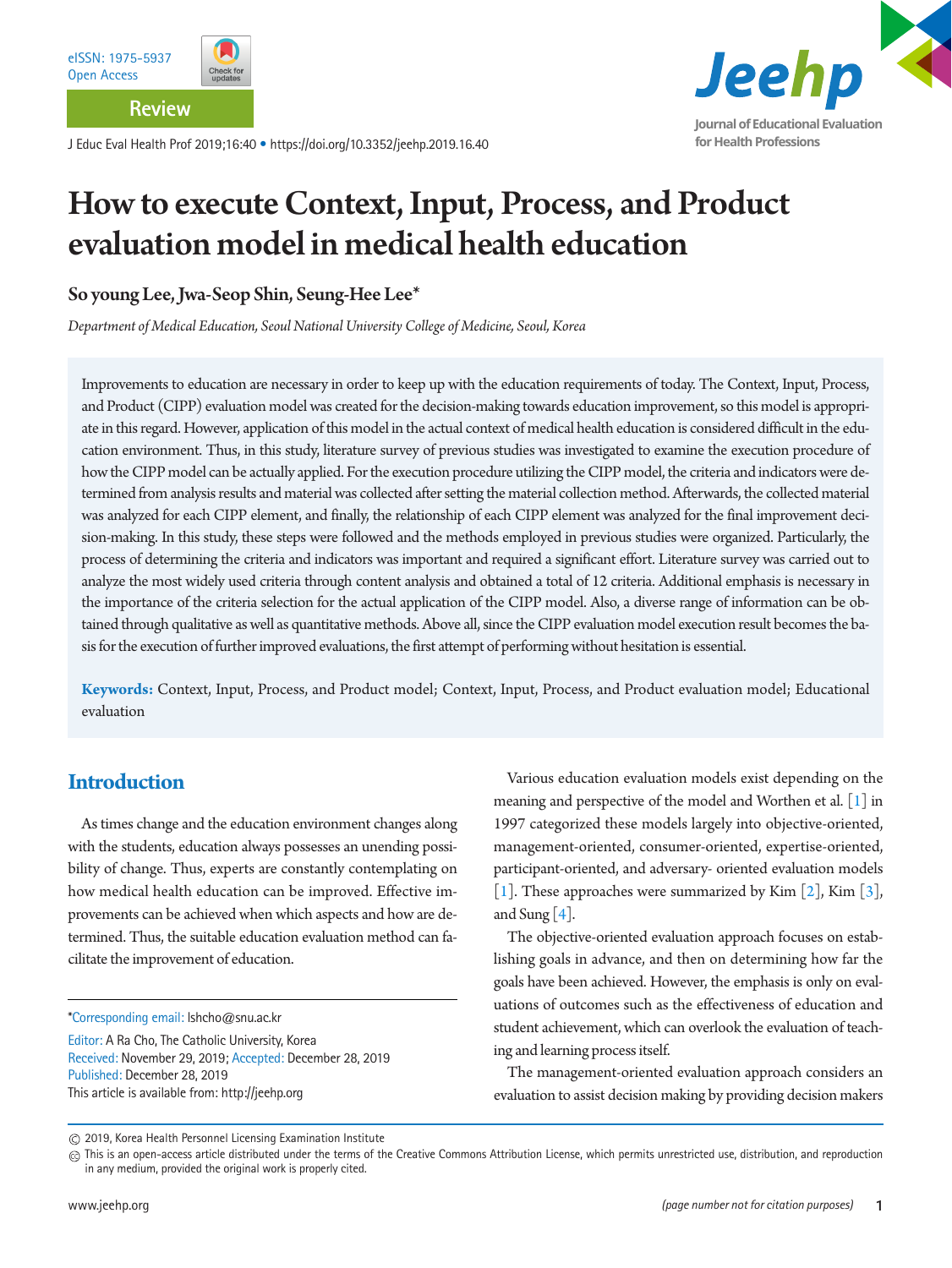with the necessary information. The limitation is that it is rather complex to be fully implemented, but this approach allows the evaluator to assess all aspects of the program implementation. In addition, it helps to clarify the focus of the evaluation by helping the evaluator create important questions to be addressed at each stage.

The consumer-oriented evaluation approach regards everything used for education as an education product, and furthermore, conducts education as a service. Accordingly, attention is drawn to what consumers and consumers of education programs want and need. However, this approach can reduce the motivation of teachers and curriculum developers by considering only the consumer's position.

The expertise-oriented evaluation approach is the oldest and most widely used model, and the method of evaluating education by expert judgment. The limitations of this approach can lead to irrational deliberations, since the weights of the criteria for the trivial and the important are not presented. In addition, manager prejudice can influence the formation of a review team.

The adversary-oriented evaluation approach is able to collect the opinions of the subjects broadly by dealing with all the opposing views in one evaluation, and help shed light on the advantages and disadvantages of the education program.

The participant-oriented evaluation approach attempts to take a holistic approach to humanistic issues in complex contexts and is characterized by value pluralism, and therefore can take a very different approach than other assessment approaches. But subjective or prejudiced interventions in the assessment cannot be ruled out. In addition, by excluding the evaluator's role in the assessment, the evaluation method itself cannot assume the role of assessment.

Among these, the management-oriented approach provides the necessary information to the decision-maker to help the decision-making [4], and thus, this model type is appropriate in presenting the important information for education improvement.

Representative evaluation models are Alkin's Center for the Study of Evaluation model and Stufflebeam's Context, Input, Process, and Product (CIPP) model in the management-oriented approach. The CIPP model is a cyclic evaluation model  $\lceil 5 \rceil$  that can be modified at any time by detecting errors or deficiencies at each stage by providing information on decision-making about program planning, structuring, executing, and improving as well as evaluating activities. Therefore, the CIPP model is suitable for quality management of curriculum [\[6\]](#page-6-5).

The CIPP evaluation model is most commonly used in the education field  $[6]$ . The main characteristic of this model is that the major objective of the evaluation is on improving rather than

proving [\[7\]](#page-6-6). CIPP is an acronym for Context, Input, Process, and Product. Since evaluation is conducted using detailed criteria regarding these components, they are useful in carrying out systematic and structure evaluations  $[8]$ .

In the world medical health professions education field, CIPP evaluation model is introduced and used for educational evaluation [9[-16](#page-7-0)]. In addition, many educational sectors in Korea also use the CIPP evaluation model  $[5,6,9,17-26]$  $[5,6,9,17-26]$  $[5,6,9,17-26]$  $[5,6,9,17-26]$  $[5,6,9,17-26]$ . However, only a few studies can be found in educational evaluation in the field of medical health professions education in Korea [\[8](#page-6-7)[,27\]](#page-7-3). As such, there are many advantages in evaluating education based on the CIPP model, but there is not much research and utilization in the field of medical education in Korea using the CIPP model. Although the complex characteristics of medical education go through a rather complicated process to implement the CIPP evaluation model  $[4,28]$  $[4,28]$  $[4,28]$ , this study analyzes several previous studies and shows how they can be applied.

In this study, the experience of using the CIPP model to evaluate the "Medical humanities course" at Seoul National University College of Medicine and various previous studies were comprehensively investigated to determine how this model can be executed with what kind of procedure in the context of an actual medical education.

#### **Education evaluation execution procedure using the Context, Input, Process, and Product evaluation model**

The following procedure is carried out when performing an evaluation using the CIPP model. First, the criteria and indicators are determined. Next, necessary materials and the method with which such materials will be collected for the evaluation are planned. Third, the collected materials are analyzed according to the criteria and indicators of each section of the CIPP model. Lastly, relationships between the CIPP sections are analyzed [8]. Recognizing how the CIPP model can be applied by following these evaluation steps can enhance the level of understanding.

#### **Development of Context, Input, Process, and Product evaluation criteria & indicators**

When the ultimate goal of the evaluation is set, the very first step in the evaluation of education is determining the evaluation criteria and indicators. This step is also important in determining the direction of the evaluation. The evaluation criteria refer to the standard, principle, rule, or sign for the evaluation [\[29\]](#page-7-5). The criteria, which are the standard of the evaluation, facilitate communi-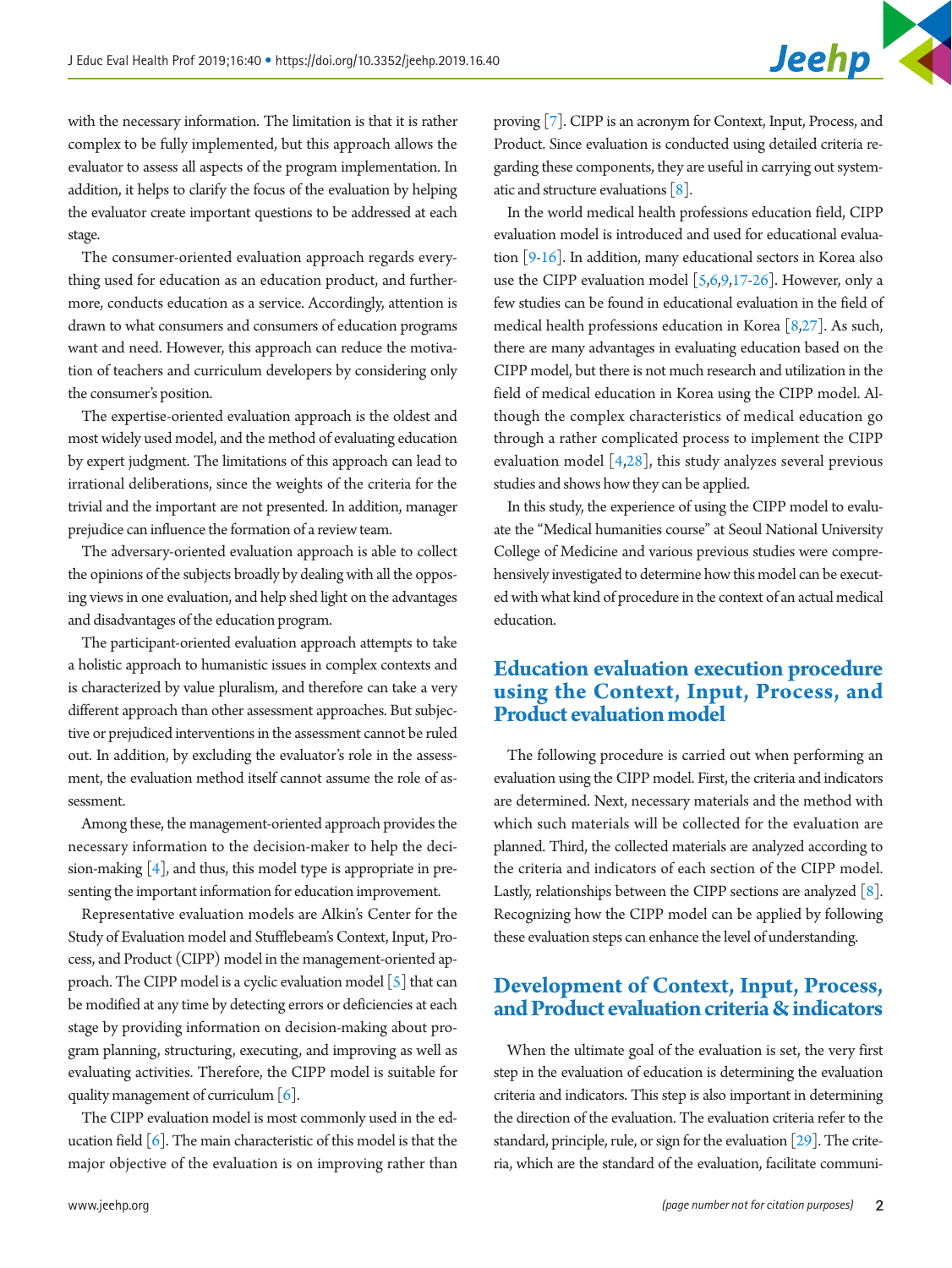cation between the evaluator and evaluation requestor regarding the evaluation subject or content based on the evaluation activity  $\left[17\right]$  as well as systematic judgment  $\left[18\right]$ . For these reasons, this step of determining the criteria and indicators has sufficient research merit in itself. The process of this step and its results have actually led to a significant research  $[17-21]$  $[17-21]$ . Likewise, the first step of evaluation requires substantial preparation and caliber as this step is significant enough to be regarded as an independent study subject.

The activity of setting the criteria and indicators is as follows. First, these steps are for when literature is used as the basis  $[8,9,20-22]$  $[8,9,20-22]$  $[8,9,20-22]$ : interview such as focus group interview  $[20,21]$  $[20,21]$ , using the Delphi technique [\[19](#page-7-10)], and agreement between experts [8[,10](#page-7-11)[-12](#page-7-12)[,19](#page-7-10)[,22](#page-7-9)].

Understanding what each of the Context, Input, Process, and Product comprising the CIPP model means is important for a systematic evaluation. Context evaluation is the evaluation of the need, problem, asset, and opportunity within a situation [17]. Input evaluation assists in the decision-making of how facilities, human resources, and budget will be determined and constituted to achieve the goal of the education [27]. Process evaluation is the continuous examination of the program execution plan and process records [\[29\]](#page-7-5). The assessment of this step provides information regarding the schedule, method of progress, input activity type, and education method related to the education program to the education director so that this information contributes to the smooth progress fitting for the education goal [\[30\]](#page-7-13). Product evaluation measures and analyzes the results during and after the education  $[23]$  and examines the overall efficacy of the program  $[17]$ . This step has to inspect the intended effects, unintended effects, positive effects, as well as negative effects [\[24](#page-7-15)].

The CIPP model is employed as the evaluation method in various fields including science education, mathematics education, local education, education research and development, achievements through testing, education reliability of the government, school improvements, teacher training, human resource development, social welfare improvement, services of non-profit organizations, and technical development  $[25]$ . As the model can be utilized in various fields, the criteria can be diversely set according to the characteristics of the institution and program for evaluation, evaluation objective, evaluation context, and evaluation characteristics. Table 1 shows the criteria of literature and it can be observed that various criteria were used depending on the evaluation objective and field, which included institution evaluation, education evaluation, nursing education, and medical education.

However, the following common criteria can be obtained when content analysis was conducted for these criteria based on their

frequency (Table 2): goals  $(6)$  and necessity or needs  $(5)$  had the highest frequency for context evaluation, material resources andfacilities  $(6)$ , human resources  $(6)$ , contents  $(5)$ , and curriculum (3) for input evaluation, educational and service process (7), program evaluation (4), and educational courses and programs (3) for process evaluation, and finally, global satisfaction (5), students' and service achievement (4), and program performance (4) for product evaluation. These results can become resourceful for future study and evaluations based on the CIPP model.

When evaluating a college on medical curriculum or education program, the education objective, achievement, focus, and operation guideline have to be considered [8]. Drawing up a blueprint by integrating these elements with each element of the CIPP model contributes to the systematic decision-making through the evaluation.

# **Material collection method determination and material collection**

The material collection method determination and material collection can be largely divided into the method for quantitative evaluation and the method for qualitative evaluation as shown in Table 1. Stufflebeam and Shinkfield [7] presented material collection methods possible for each CIPP element. For context, system analysis, survey study, literature survey, public hearings, interviews, diagnostic assessment, and the Delphi technique were presented; for input, available human and material resources, resolution strategy, design procedure, possibility and economic analysis, literature survey, pilot program survey, advocacy groups, and pilot attempt were presented; for process, procedural disorder identification and accidental disorder awareness, detailed information acquisition for scheduled decision-making, description of the actual process, continuous interaction with the program operation staff, and observation of their activities were presented; for product, operational definition and measurement of the performance standards and collection of judgments by interested parties were presented. These various techniques can be used as methods of material collection for actual evaluation, and among them, the methods presented in Table 1 were mainly used in published academic papers. Specifically, quantitative material collection is possible through questionnaire, literature survey, and grades. For qualitative material collection, the methods of short answer surveys, interviews, meeting minutes, curriculum, syllabus, and literature were used in previous studies.

As shown in Table 1, in many cases, students and professors were included as subjects of material collection. However, there were also many cases where various related people were included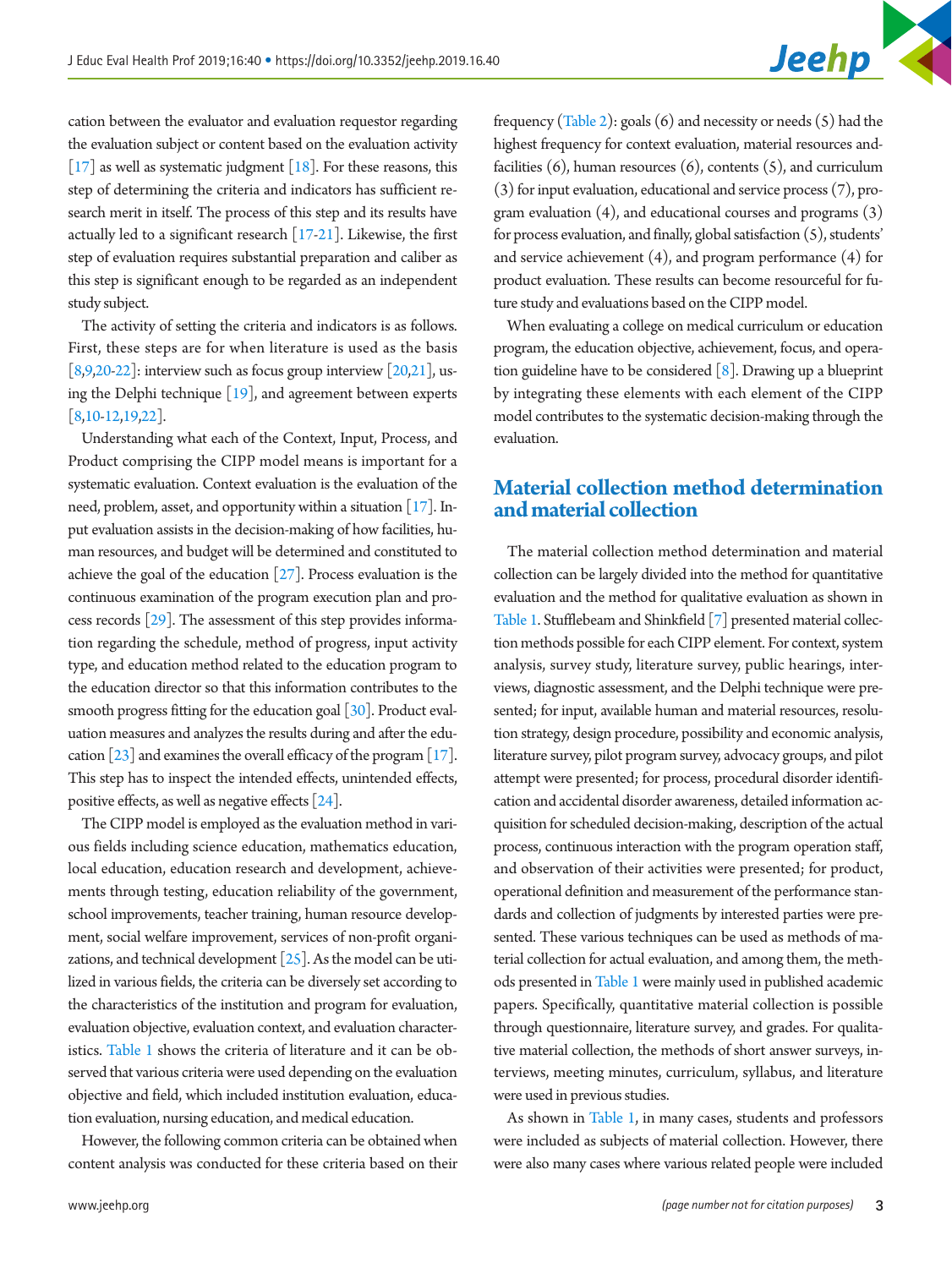|                                         | ltem                                                   | Author                                       | Category                        | Context                                                                                                                                                                                                                       | Input                                                                                                                                                                                                                                                         | Process                                                                                                                                                                                                                                                                                    | Product                                                                                                                                                                                                                                          |
|-----------------------------------------|--------------------------------------------------------|----------------------------------------------|---------------------------------|-------------------------------------------------------------------------------------------------------------------------------------------------------------------------------------------------------------------------------|---------------------------------------------------------------------------------------------------------------------------------------------------------------------------------------------------------------------------------------------------------------|--------------------------------------------------------------------------------------------------------------------------------------------------------------------------------------------------------------------------------------------------------------------------------------------|--------------------------------------------------------------------------------------------------------------------------------------------------------------------------------------------------------------------------------------------------|
| www.jeehp.org                           | Stuffelbeam<br>CIPP Model<br>founder of<br>Proposal by | Stufflebeam and<br>Shinkfield [7]<br>(1985)  | Criteria                        | identification and demand inspec-<br>tion opportunity; problem diagno-<br>sis and determination of objective<br>Define institution situation; learner<br>tion; search for demand satisfac-<br>appropriacy                     | strategy execution, budget, sched-<br>System capability, solution program<br>strategy, design procedure of<br>ule check                                                                                                                                       | dures in progress or the execution<br>process; information provision for<br>preplanned sequential decisions;<br>Flaw check or prediction of proce-<br>and activities regarding the exe-<br>report and judgment of events<br>cution                                                         | with information on the objective,<br>Collection of technology/judgment<br>regarding achievements; linkage<br>situation, input, process; value<br>and advantage analysis                                                                         |
|                                         |                                                        |                                              | Material collec-<br>tion method | literature survey, public<br>Utilization of systems analysis, sur-<br>hearings, interviews, diagnostic<br>assessment, Delphi technique<br>vey study,                                                                          | vey, pilot program survey, advoca-<br>economic analysis, literature sur-<br>Available human and material re-<br>sources, resolution strategy, de-<br>sign procedure, possibility and<br>cy groups, pilot attempt                                              | with the program operation staff,<br>and observation or their activities<br>ness, detailed information acqui-<br>sion-making, describe the actual<br>procedural disorder identification<br>process, continuous interaction<br>and accidental disorder aware-<br>sition for scheduled deci- | ties, qualitative/quantitative anal-<br>judgments by the interested par-<br>standards and collection of the<br>Operational definition and mea-<br>surement of the performance<br>ysis                                                            |
|                                         |                                                        |                                              | Purpose                         | the decision-making for education<br>(provide standard of change plans,<br>Necessary for decision-making re-<br>garding education objective and<br>purpose when education begins<br>performance judgment): use in<br>planning | olution strategy, and design pro-<br>cedure selection (provide the basis<br>Necessary for support resource, res-<br>for change activity composition,<br>execution process judgment ba-<br>sis): use in the decision-making<br>for education structuralization | sis provision in performance anal-<br>necessary for actual situation ba-<br>ysis: use in the decision-making<br>Necessary for program planning,<br>procedure, and improvement;<br>for education execution                                                                                  | by interested parties regarding the<br>standard; collection of judgments<br>performance; qualitative/quanti-<br>tative analysis: use in the deci-<br>Operational definition and mea-<br>surement of the performance<br>sion-making for recycling |
|                                         | Institution                                            | Jung and Moon<br>[26] (2013)                 | Criteria                        | Service demand and situation, ser-<br>vice objective domain                                                                                                                                                                   | Budget, human resource manage-<br>ment, facility and resource envi-<br>ronment, service operation and<br>content                                                                                                                                              | Service activity, service satisfaction,<br>service evaluation                                                                                                                                                                                                                              | Service application, service perfor-<br>mance                                                                                                                                                                                                    |
|                                         | School                                                 | Shin et al. [19]<br>(2018)                   | Criteria                        | Demand analysis, objective setting                                                                                                                                                                                            | procedure, support system, etc.),<br>Execution plan (human resource,<br>performance detail                                                                                                                                                                    | Program activity, program manage-<br>ment and evaluation                                                                                                                                                                                                                                   | Program performance (achievement,<br>satisfaction, effectiveness)                                                                                                                                                                                |
|                                         | Nursing                                                | Kim and Son [27] Criteria<br>(2017)          |                                 | Intention and necessity                                                                                                                                                                                                       | senior nurses' working experience<br>contents of hospital introduction,                                                                                                                                                                                       | Composition and facilitation                                                                                                                                                                                                                                                               | Usefulness of the program, feeling<br>involvement through activities,<br>global satisfaction                                                                                                                                                     |
|                                         |                                                        |                                              | Material collec-<br>tion method | Questionnaire                                                                                                                                                                                                                 | Questionnaire                                                                                                                                                                                                                                                 | Questionnaire                                                                                                                                                                                                                                                                              | Questionnaire                                                                                                                                                                                                                                    |
| (page number not for citation purposes) | Medical health<br>professions                          | Ashghali-Farah-<br>ani et al. [14]<br>(2018) | Criteria                        | Inappropriate infrastructure; un-<br>ties<br>known du                                                                                                                                                                         | fessional NICU nursing mentors;<br>inappropriate admission process<br>hensive curriculum; lack of pro-<br>of NICU students; lack of NICU<br>Biomedical approach; incompre-<br>skill labs                                                                      | with each other and the inconsis-<br>tency among the mentor; ineffec-<br>More emphasize on theoretical ed-<br>ucation; the overlap of credits<br>tive assessment                                                                                                                           | leave the job; clitical incompeten-<br>cy of graduates; dissatisfaction of<br>Preferring routine work instead of<br>professional job; tendency to<br>graduates                                                                                   |
|                                         |                                                        |                                              | Material collec-<br>tion method | Semi-structured interview; open question                                                                                                                                                                                      |                                                                                                                                                                                                                                                               |                                                                                                                                                                                                                                                                                            |                                                                                                                                                                                                                                                  |
|                                         |                                                        |                                              | tion                            | Target of evalua- NICU student, NICU graduate nurse, neonatologist, faculty member, nurse                                                                                                                                     |                                                                                                                                                                                                                                                               |                                                                                                                                                                                                                                                                                            |                                                                                                                                                                                                                                                  |
| 4                                       |                                                        |                                              |                                 |                                                                                                                                                                                                                               |                                                                                                                                                                                                                                                               |                                                                                                                                                                                                                                                                                            | (Continued to the next page)                                                                                                                                                                                                                     |

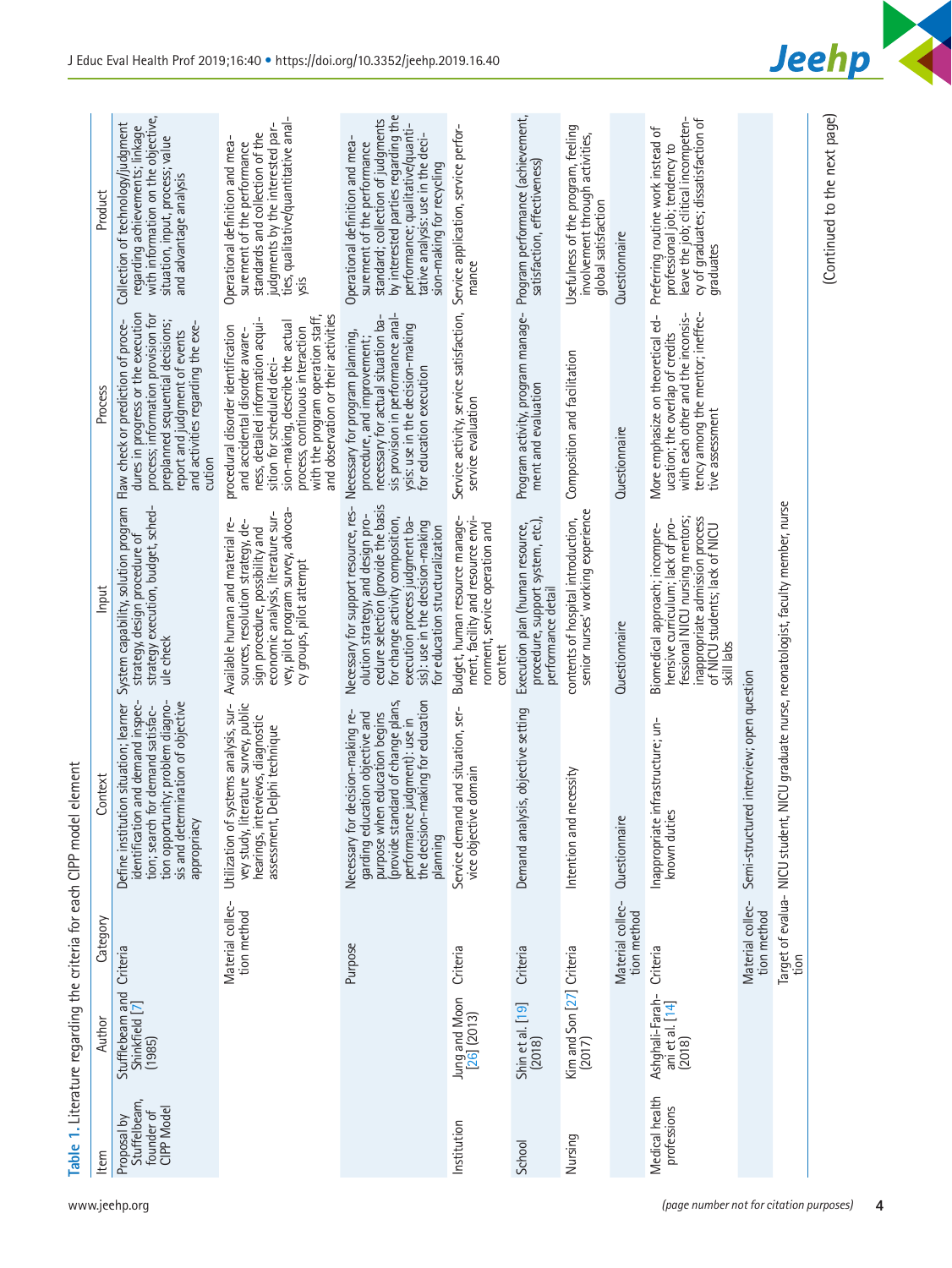| Table 1. Continued<br>Item | Author                                                          | Category                                | Context                                                                                                                                      | Input                                                                                                                                                 | Process                                                                                                                                                                                             |                                                                                                                                                                    |
|----------------------------|-----------------------------------------------------------------|-----------------------------------------|----------------------------------------------------------------------------------------------------------------------------------------------|-------------------------------------------------------------------------------------------------------------------------------------------------------|-----------------------------------------------------------------------------------------------------------------------------------------------------------------------------------------------------|--------------------------------------------------------------------------------------------------------------------------------------------------------------------|
|                            | Neyazi et al. [10] Criteria<br>(2016)                           |                                         | ization and manage-<br>Goals, organ<br>ment area                                                                                             | Interest and understanding of stu-<br>dents towards field and labor<br>search and educational spaces<br>market; faculty members; re-<br>and equipment | student progress evaluation; eval-<br>Student research activity; educa-<br>teaching and learning process;<br>tional courses and programs,<br>uated factors for graduates                            | knowledge and job performance<br>Efficiency of research and educa-<br>tional programs, teaching and<br>learning process to increase<br>of graduates                |
|                            |                                                                 | Material collec-<br>tion method         |                                                                                                                                              | Researcher-made questionnaires inspired from the CIPP model and internal evaluation literatures                                                       |                                                                                                                                                                                                     |                                                                                                                                                                    |
|                            |                                                                 | Target of evalua-<br>tion               | aduates<br>Students, gr                                                                                                                      |                                                                                                                                                       |                                                                                                                                                                                                     |                                                                                                                                                                    |
|                            | Al-Khathami [11] Criteria<br>(2012)                             |                                         | barriers to achieve goals, objec-<br>Achievement of program goals;<br>tives, and needs                                                       | contents, academic sessions, hos-<br>Alternative procedural design for:<br>pital sessions, half day release<br>Sessions                               | Process involved in to learning ac-<br>tivities; trainers; theoretical ses-<br>sions; clinical sessions                                                                                             | objectives, and needs; assessment<br>Overall impression about the pro-<br>gram; barriers to achieve goals,<br>tools; enjoyment; satisfaction                       |
|                            |                                                                 | Material collec-<br>tion method         | re (quantitative, qualitative)<br>Questionnai                                                                                                |                                                                                                                                                       |                                                                                                                                                                                                     |                                                                                                                                                                    |
|                            |                                                                 | Target of evalua-Trainee<br>tion        |                                                                                                                                              |                                                                                                                                                       |                                                                                                                                                                                                     |                                                                                                                                                                    |
|                            | Criteria<br>Yarmohammadi-<br>an and Mo-<br>hebbi [15]<br>(2015) |                                         | Human specialists and scientific<br>services for needs of the local<br>community                                                             | Head of department, faculty, stu-<br>dents, curriculum, funding, train-<br>ing facilities                                                             | scientific research and teaching<br>dents, administrators of library;<br>Activities of group manager, stu-<br>learning activities of faculty                                                        | ı                                                                                                                                                                  |
|                            |                                                                 | Material collec-<br>tion method         | Questionnaire                                                                                                                                |                                                                                                                                                       |                                                                                                                                                                                                     |                                                                                                                                                                    |
|                            |                                                                 | Target of evalua- Directorates,<br>tion | faculty members, students, and library staff                                                                                                 |                                                                                                                                                       |                                                                                                                                                                                                     |                                                                                                                                                                    |
|                            | Neyazi et al. [12] Criteria<br>(2016)                           |                                         | Goals, management, and organiza-<br>tion area                                                                                                | Facility and spaces                                                                                                                                   | administration and financial; pro-<br>Educational courses and programs,<br>learning and teaching process;<br>gram evaluation                                                                        | Graduates                                                                                                                                                          |
|                            |                                                                 | Material collec-<br>tion method         | Questionnaire                                                                                                                                |                                                                                                                                                       |                                                                                                                                                                                                     |                                                                                                                                                                    |
|                            |                                                                 | Target of evalua- Department<br>tion    | head, faculty members, and library staff                                                                                                     |                                                                                                                                                       |                                                                                                                                                                                                     |                                                                                                                                                                    |
|                            | Rooholamini et<br>al. [9] (2017)                                | Criteria                                | ceptions; perceptions of the envi-<br>ronment; social self-perceptions<br>of teachers; academic self-per-<br>Perceptions                     | of learning; perceptions Content of curriculum                                                                                                        | The process of learning; process of<br>teaching                                                                                                                                                     | Students' performance; the process<br>of teaching and learning                                                                                                     |
|                            |                                                                 | Material collec-<br>tion method         | Review of current evidence on inte-<br>gration; consultation with experts;<br>Modified Dundee Ready Education<br>Environment Measure (DREEM) | A researcher made questionnaire                                                                                                                       | ing the quality of early clinical ex-<br>1: researcher-made questionnaires<br>for evaluating the quality of each<br>made questionnaires for evaluat-<br>integrated course; 2: researcher-<br>posure | 1: learner centered integrated basic<br>science, portfolios; 2: brainstorm-<br>ing (students); 3: semi-structured<br>interview (professors of basic sci-<br>ences) |
|                            |                                                                 |                                         | Target of evalua- Students, faculty and administra-<br>tors                                                                                  | Faculties and curriculum committee First and second year medical stu-                                                                                 | dents                                                                                                                                                                                               | dents; professors of basic sciences<br>First and second year medical stu-                                                                                          |
|                            |                                                                 |                                         |                                                                                                                                              |                                                                                                                                                       |                                                                                                                                                                                                     | (Continued to the next page)                                                                                                                                       |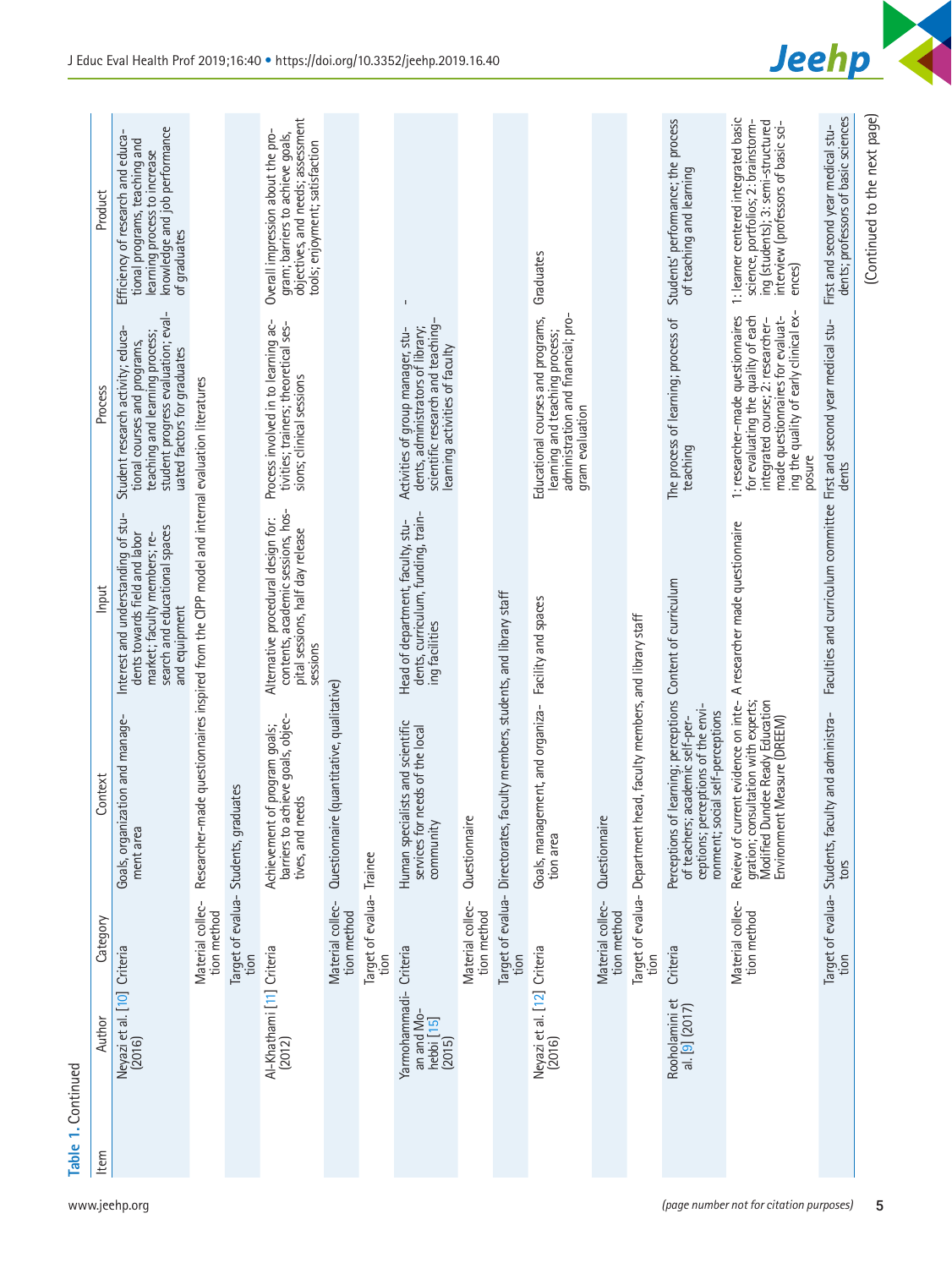| ×, |  |
|----|--|
| ×  |  |
|    |  |
|    |  |

| <b>Printing): 12</b> |                         |                       |                                                                                                                 |                                                      |                                                                                                                                                                                   |                                     |
|----------------------|-------------------------|-----------------------|-----------------------------------------------------------------------------------------------------------------|------------------------------------------------------|-----------------------------------------------------------------------------------------------------------------------------------------------------------------------------------|-------------------------------------|
| E                    | Author                  | Category              | Context                                                                                                         | Input                                                | Process                                                                                                                                                                           | Prod                                |
|                      | ee et al. [8]<br>(2019) | Criteria              | Goals, necessity or needs                                                                                       | tional strategy                                      | Available input resources (human Implementation according to plan; Goal achievement;<br>and material resources); educa- evaluation of the program by stu- the curriculum<br>dents |                                     |
|                      |                         | tion method           | Material collec- Questionnaire, FGI, meeting min-<br>utes, syllabus, curriculum                                 | Questionnaire, FGI, meeting min-<br>utes, time table | Questionnaire, FGI, meeting min-<br>utes, syllabus                                                                                                                                | Questionnaire, FGI,<br>utes, grades |
|                      |                         | larget of eva<br>tion | valua-Students, faculty                                                                                         |                                                      |                                                                                                                                                                                   |                                     |
|                      |                         |                       | on Outside The House of the New York and All Chinese and All Chinese of the New York and All Chinese and All Ch |                                                      |                                                                                                                                                                                   |                                     |

| $\ddot{\phantom{a}}$                                                                                                        |  |
|-----------------------------------------------------------------------------------------------------------------------------|--|
| ֧֧֦֧֦֧֦֧֦֧֦֧ׅ֧֧֧֧֧֧֧֚֝֜֓֜֜֜֜֜֜֜֜ <b>֓</b><br>j<br>5                                                                         |  |
| ة<br>ب<br>うりりり<br><b>POOL</b>                                                                                               |  |
| ļ<br>ļ<br>ĺ                                                                                                                 |  |
| ç                                                                                                                           |  |
| .<br>ـ<br>د<br>֧֦֦֦֦֧֦֦֧֦֧֦֧֦֦֧֦֧֦֧֦֦֧֦֦֦֧֧֦֧֧֦֧֧֦֧ׅ֧֛֛֪֦֧֛֪֪֪֦֪֪֦֪֛֪֪֪֪֪֪֪֪֪֪֪֪֪֪֪֪֪֪֪֪֪֪֪֪֚֚֚֚֝֘֝֝֝֝֜֝֜֜֜֜֜֓֜֜֜֝֜֜֝֝<br>¢ |  |
|                                                                                                                             |  |
| inni thr anni                                                                                                               |  |
| j<br>$\ddot{\dot{}}$<br>くそうへん<br>$\frac{1}{2}$                                                                              |  |
| מם ומדםור                                                                                                                   |  |
|                                                                                                                             |  |
|                                                                                                                             |  |
| -<br>-<br>-<br>ì<br>ְת                                                                                                      |  |
| i<br>2) しりし<br>ï<br>č                                                                                                       |  |
| I                                                                                                                           |  |
| )<br>)<br>$\frac{1}{2}$                                                                                                     |  |
|                                                                                                                             |  |
| $I$ ni es in $I$                                                                                                            |  |
|                                                                                                                             |  |
|                                                                                                                             |  |
|                                                                                                                             |  |
|                                                                                                                             |  |
|                                                                                                                             |  |
| I                                                                                                                           |  |
| j                                                                                                                           |  |
|                                                                                                                             |  |
|                                                                                                                             |  |
|                                                                                                                             |  |

| and 2. Collision of the state of the state of the state of the state of the state of the state of the state of the state of the state of the state of the state of the state of the state of the state of the state of the sta |                                                                                                                                  | בנסת המספר במספר במה המוסיק בין המספר במה המספר בין המספר בין המספר בין המספר המספר המספר המספר המספר במה המספ<br>בנסת המספר המספר המספר המוסיק במה המספר המספר המספר המספר המספר המספר המספר המספר המספר המספר המספר המספר המספ                                                                                                                                                                   |                                                                                                                                                                                                              |                                                                                                                                                                                                                                     |
|--------------------------------------------------------------------------------------------------------------------------------------------------------------------------------------------------------------------------------|----------------------------------------------------------------------------------------------------------------------------------|----------------------------------------------------------------------------------------------------------------------------------------------------------------------------------------------------------------------------------------------------------------------------------------------------------------------------------------------------------------------------------------------------|--------------------------------------------------------------------------------------------------------------------------------------------------------------------------------------------------------------|-------------------------------------------------------------------------------------------------------------------------------------------------------------------------------------------------------------------------------------|
| tem                                                                                                                                                                                                                            | Context                                                                                                                          | Input                                                                                                                                                                                                                                                                                                                                                                                              | Process                                                                                                                                                                                                      | Product                                                                                                                                                                                                                             |
| eywords extracted by content<br>analysis (frequency)                                                                                                                                                                           | agement $(2)$ ; intention $(1)$ ; duties $(1)$ ;<br>structure $(2)$ ; organization $(2)$ ; man-<br>parriers to achieve goals (1) | (1); educational and strategy (1); im-<br>financial (1); service satisfaction (1)<br>(1); admission process of students (1); progress evaluation (2); composition<br>Goals (6); necessity or needs (5); infra- Material resources, facilities (6); human Educational and service process (7);<br>resource (6); contents (5); curriculum<br>(3); funding (2); academic approach<br>nlement nlan (1) | interest and understanding of students $(1)$ ; facilitation $(1)$ ; administration and $(1)$ knowledge and performance $(1)$ ; b<br>program evaluation (4); educational<br>courses and programs (3); student | Global satisfaction (5); students' and<br>service achievement (4); program p<br>formance (4); efficiency of research<br>and educational programs to incre-<br>riers to achieve goals (1); the proce<br>of teaching and learning (1) |

as subjects. In order to persuade various people, it is necessary to understand the relationships between various related people and their evaluation demands through multi-faceted evaluation methods [\[31\]](#page-7-17).

# **Collected material analysis and relationship identification**

The state of the state of the state of the state of the state of the state of the state of the state of the state of the state of the state of the state of the state of the state of the state of the state of the state of The CIPP evaluation model was developed with the purpose of providing systematic information for decision-making as a proactive evaluation from the very beginning. Thus, an evaluation is defined as a process for planning, obtaining, and providing useful information necessary for determining decision-making solutions [\[32](#page-7-18)]. In the CIPP evaluation model, 4 types of decisions are made to improve the evaluation subject and these decisions are planning, structuring, implementation, and recycling. Planning decision sets the objectives, structuring decision composes the procedural method necessary to achieve these objectives, implementation is a practical decision regarding the selected procedure, and recycling decision determines the continuation, termination, and modification of the program [24]. For these 4 decision types, the CIPP evaluation model proposed by Stufflebeam and Shinkfield [7] involved the goals, plans, actions, and outcomes of the core value of the program being examined and modified through the context evaluation, input evaluation, process evaluation, and product evaluation, respectively  $[17]$ . In detail, decision-making regarding objective determination, order of priority, and distribution guideline can be done through context evaluation. With regard to the selection of strategy for the program, the collected information can become a guideline and can be put into the design of detailed procedure through the input evaluation. Process evaluation contributes to execution guidelines and product evaluation contributes to guidelines for termination, continuation, modification, and initiation [7].

Meanwhile, the results of each element can not only be utilized for the improvement of the corresponding elements but also the relationship between them can be identified for improvement. In the 2019 study by Lee et al.  $[8]$ , a need to actively reflect the demands and capacity of the students was observed in the context evaluation, and this impacted the input, process, and product aspects as well. In addition, the strategy in the input element was positive but there was a need to faithfully carry out the execution of the original plan in the process element. Another study in 2012 by Al-Khathami [\[11](#page-7-19)] showed that problems found in the process also affected the product. Likewise, since education is a continuing, single system, relationships between the elements can be identified to make improvements, and when the analysis for each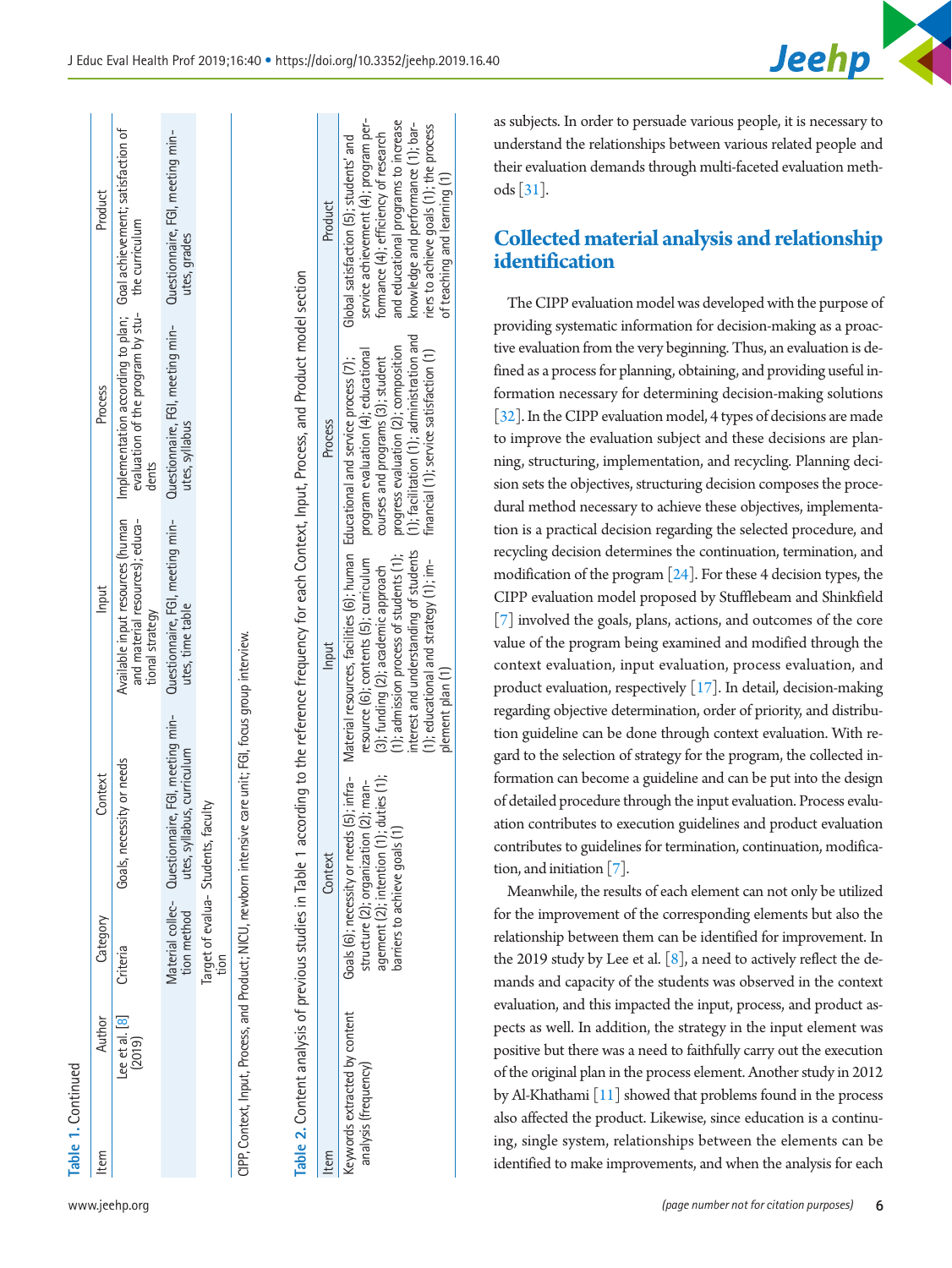

CIPP model element is completed, important messages can be obtained when the relationships between the elements are determined.

#### **Conclusion**

Up to now, various previous studies were investigated with a focus on the CIPP evaluation model and explored from a practical perspective on which procedures and methods were employed. These results showed that evaluations using the CIPP model, which can be considered rather difficult, can provide the basis for education improvement and no longer be considered a tough task.

With regard to the execution of this model, the setting of the criteria has to be emphasized once more. The model may not be able to address unplanned evaluation questions  $[13]$  $[13]$  $[13]$ . Thus, this setting of the criteria can act as a definitive evidence that determines whether an evaluation is successful.

Especially, the omission of evaluation of unset parts becomes more vulnerable for quantitative evaluations. In this regard, a method of material collection that can cover this criteria determination is collecting as much qualitative material as possible. These materials can contribute in obtaining a diverse range of opinions that quantitative materials cannot explain.

Rather than utilizing a single group such as the student group as the evaluation material collection source, having a balanced perspective of various interested parties regarding education can improve the reliability and validity of an evaluation, which can then be utilized as convincing base data.

In this study, even if there is any hesitation in using the CIPP evaluation model due to realistic resource limitations despite completely understanding the CIPP evaluation model and recognizing its importance, it is recommended that the attempt be carried through because the result of the evaluation conducted now can be used as the basis for determining the criteria and material collection method of a future CIPP evaluation to be carried out.

#### **ORCID**

So young Lee: [https://orcid.org/0000-0002-7268-226](http://orcid.org/0000-0002-7268-2261)1; Jwa-Seop Shin: [https://orcid.org/0000-0001-8672-525](http://orcid.org/0000-0001-8672-5253)3; Seung-Hee Lee: [https://orcid.org/0000-0002-6251-361](http://orcid.org/0000-0002-6251-3616)6

# **Authors' contributions**

Conceptualization: SYL, SHL, JSS. Data curation: SYL. Formal analysis: SYL, SHL. Methodology: SYL, SHL. Project administra-

tion: SHL, SYL. Visualization: SYL. Writing–original draft: SYL. Writing–review & editing: SYL, SHL, JSS.

#### **Conflict of interest**

No potential conflict of interest relevant to this article was reported.

# **Funding**

None.

# **Data availability**

None.

#### **Acknowledgments**

None.

# **Supplementary materials**

Supplement 1. Audio recording of the abstract.

#### **References**

- <span id="page-6-0"></span>1. Worthen BR, Sanders JR, Fitzpartrick JL. Program evaluation: alternative approached and practical guidelines. New York (NY): Longman; 1997.
- <span id="page-6-1"></span>2. Kim HS. Supplier-centered evaluation modelIn: Kim HS, editorTheory and practice of educational programme evaluation. Paju: Kyoyookbook; 2015. p. 45-164.
- <span id="page-6-2"></span>3. Kim HS. Type of educational evaluationIn: Baek SG, editorTheory and practice of educational evaluation. Paju: yoyookbook; 2019. p. 33-76.
- <span id="page-6-3"></span>4. Sung TJ. Evaluation model and school evaluationIn: Sung TJ, editorModern educational evaluation. Seoul: Hakjisa; 2011. p. 477-505.
- <span id="page-6-4"></span>5. Kang CY. Development of evaluation model and indicators for school curriculum. Sejong: Ministry of Education; 2013. p. 146
- <span id="page-6-7"></span><span id="page-6-5"></span>6. [Kim OJ. A study on the measures for managing the quality of](https://doi.org/10.15207/JKCS.2019.10.1.215)  [curriculum of early childhood education department in college](https://doi.org/10.15207/JKCS.2019.10.1.215)  [with the application of CIPP model based on PDCA. J Korea](https://doi.org/10.15207/JKCS.2019.10.1.215)  [Converg Soc 2019;10:215-226. https://doi.org/10.15207/](https://doi.org/10.15207/JKCS.2019.10.1.215) [JKCS.2019.10.1.215](https://doi.org/10.15207/JKCS.2019.10.1.215)
- <span id="page-6-6"></span>7. Stufflebeam DL, Shinkfield AJ. Systematic evaluation: a self-instructional guide to theory and practice. Dordrecht: Springer;